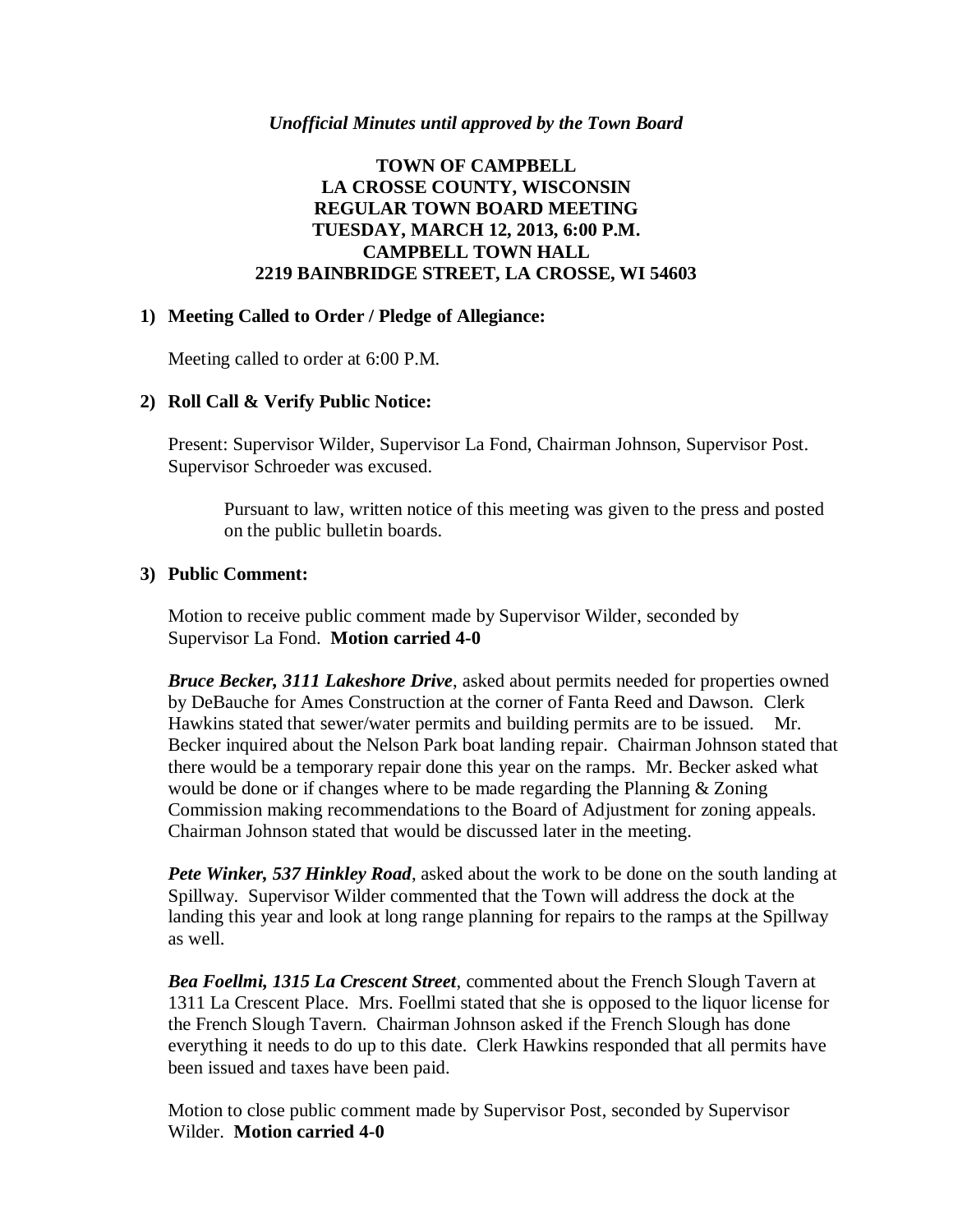- **4) Consent Agenda: (All items listed are considered routine and will be enacted with one motion. There will be no separate discussion of these items unless a Board member so requests, in which case the item will be removed from the Consent Agenda and be considered on the Regular Agenda).**
	- **A) Approval of Minutes:** Regular Town Board Meeting 02/12/2013
	- **B) Plan Commission Meeting Recommendations:** 03/05/2013 (no meeting)

# **C) Payment of Bills:**

Motion to approve Consent Agenda made by Supervisor Post, seconded by Supervisor LaFond. **Motion carried 4-0**

## **5) Old Business:**

**A)** Discussion and possible action to repeal and replace section D(7) and/or sections I(8) and J(2) of Ordinance 11.11 (2007) relating to temporary sign permit periods.

Clerk Hawkins stated that the Ordinance stated that a temporary sign permit was to be issued for a period of 3 months and shall be renewed every 3 months. Clerk Hawkins stated that according to the sign Ordinance in the Residential, Commercial, and Industrial Zones, the sign permit would be issued for a period of 30 days, not more than 4 times per year.

Motion that we change the Sign Ordinance 11.11 (2007), section D(7) to read for a period of 3 months and not more than 4 times per year made by Supervisor Post, seconded by Supervisor Wilder. **Motion carried 4-0**

## **6) New Business:**

**A)** Approval of Combination Class "B" Liquor License for French Slough LLC, 1311 La Crescent Place, LaCinda Gerke-Edwards, Agent, for 03/12/2013 to 06/30/2013.

LaCinda Gerke-Edwards spoke on her behalf regarding the current situation of the French Slough Tavern and the work that has been done along with future plans for the business. LaCinda Gerke-Edwards stated that they have put around \$150,000 into the project at this time. Supervisor Post asked if there were any zoning issues. LaCinda Gerke-Edwards replied that the property is zoned Commercial. LaCinda Gerke-Edwards also stated that there would be a Beer Garden on the north-west portion of the lot. LaCinda Gerke-Edwards mentioned that there would be a security system in place also. Chief Kelemen had no issues with the license or the beer garden at this time.

Motion to approve the combination Class "B" Liquor License for French Slough from March 12, 2013 until June 30, 2013 contingent on approval by the Town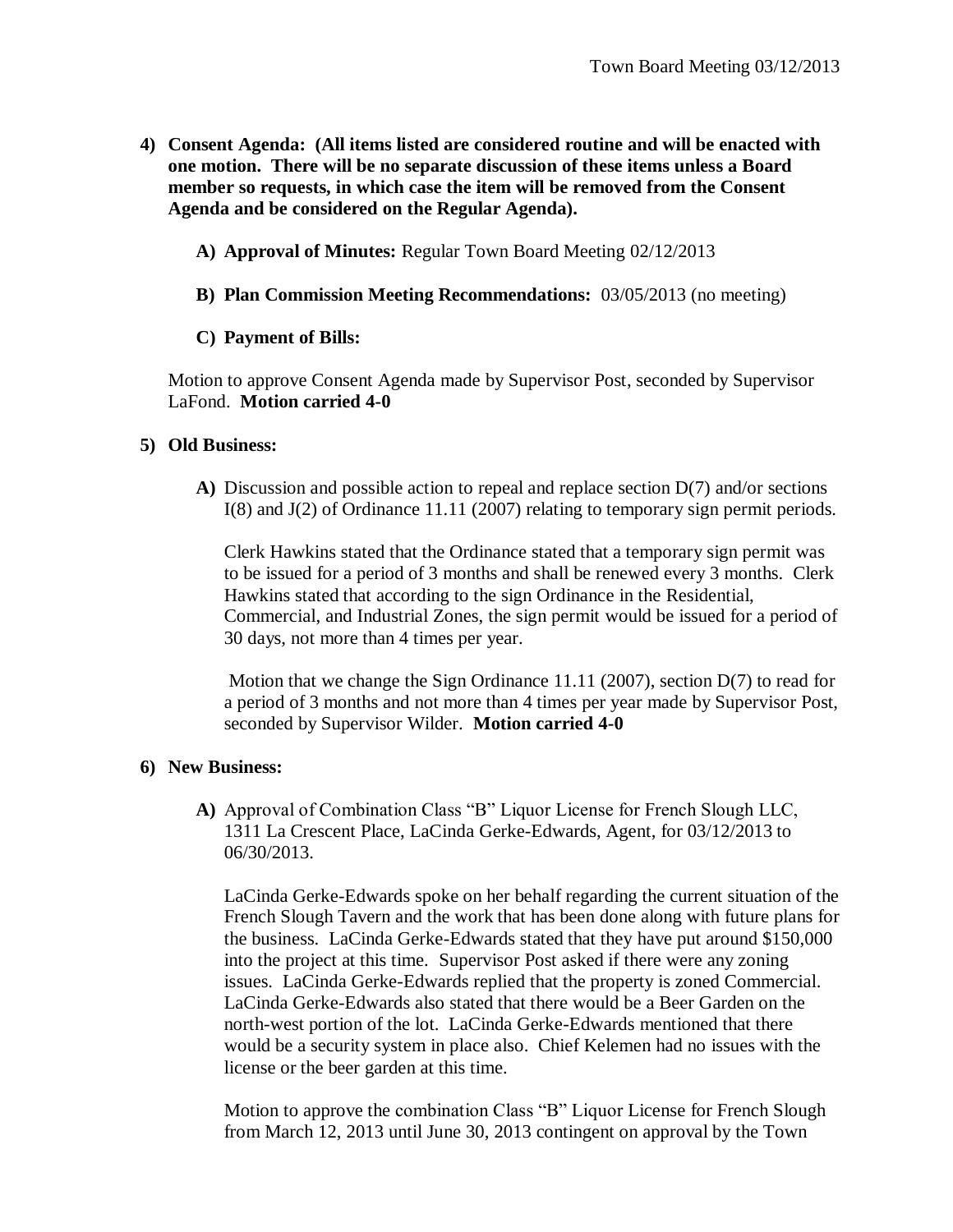Fire Department and any other building inspections that need to be done made by Supervisor Post, seconded by Supervisor Wilder. **Motion carried 4-0**

**B)** Approval of a Temporary Class "B" Retailers License for French Island Lions Club for March 23, 2013 at the Community Center.

Motion to approve a Temporary Class "B" Retailers License for French Island Lions Club for March 23, 2013 at the Community Center made by Supervisor Post, seconded by Supervisor Wilder. **Motion carried 4-0**

**C)** Adam Etrheim, Shenanigan's LLC, request for sign permit variance.

Clerk Hawkins informed the Board that Mr. Etrheim has come to the Town to request variances to place 2 signs upon the building, window signs, and an entrance sign. Mr. Etrheim mentioned that La Crosse County has been working with him also and told him that trees could be removed to allow the sign by the road to be viewed.

Motion to approve the sign variance for 3 signs, 2 banners with frame, outdoor window decals, larger entrance sign and a stop sign made by Supervisor Post, seconded by Supervisor Wilder. **Motion carried 4-0**

**D)** Discussion and possible action regarding boat landing signs and landing repairs for Nelson Park boat landing.

Supervisor Wilder discussed some of the proposals for future maintenance projects for the Nelson Park boat landing. Chairman Johnson asked what a more permanent fix for the landing would be. Supervisor Wilder stated that the temporary rock could be used as a base for the permanent concrete slab in the future. Supervisor Wilder also mentioned that Clerk Hawkins, Maintenance Supervisor Steve Pintz and himself has made arrangements to place signs and temporary permits at the 3 boat landings under the new boat landing ordinance.

Motion to approve expenditure up to \$2000 to Vinson Excavating for a temporary fix at the Nelson Boat Landing made by Supervisor Wilder, seconded by Supervisor LaFond. **Motion carried 4-0**

**E)** Set date for Annual Town Meeting.

Date set for the Annual Town Meeting for April 16, 2013.